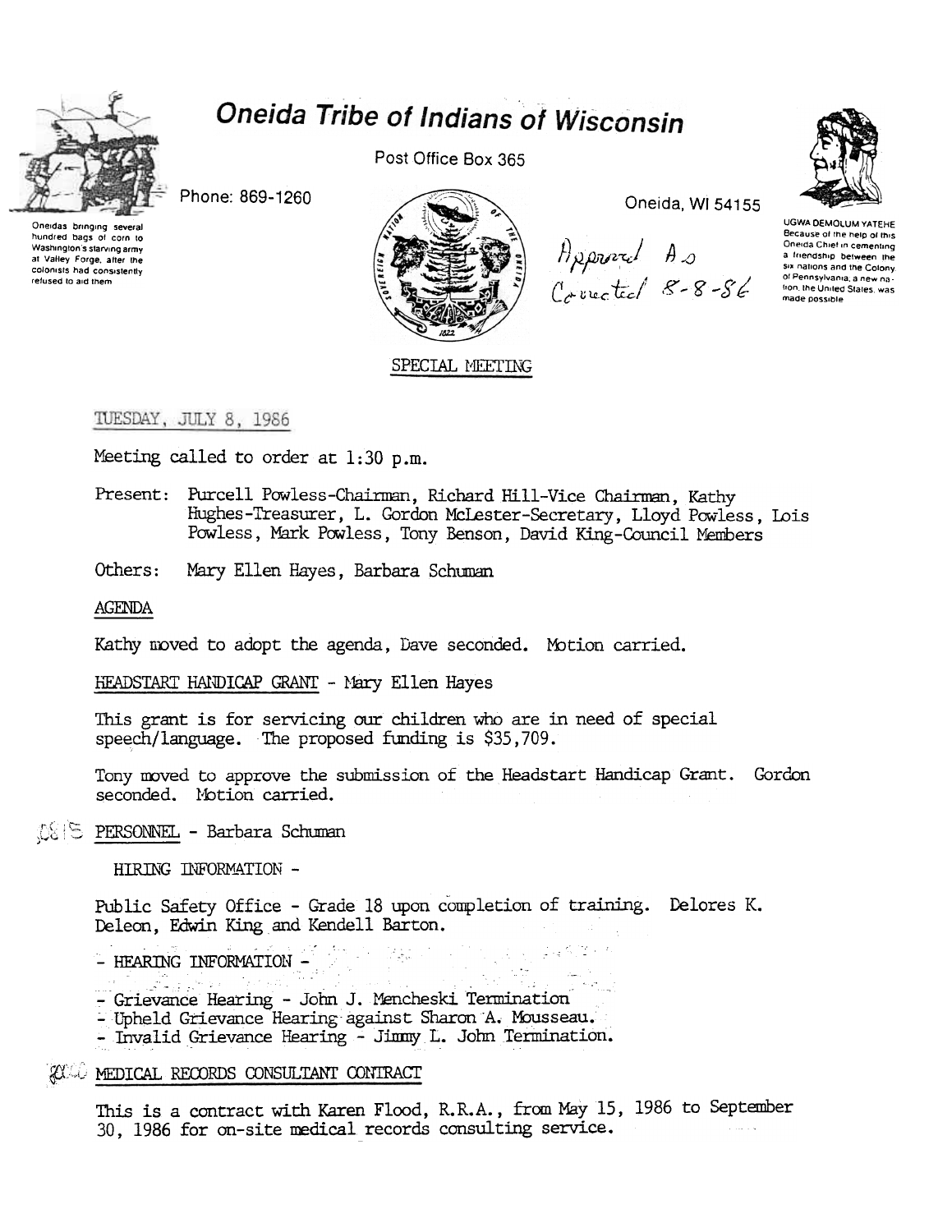$\mathcal{D}^{(1)}$ 

ONEIDA TRIBE OF INDIANS OF WISCONSIN SPECIAL MEETING - JULY 8, 1986 Page 2

# COCC-MEDICAL RECORDS CONSULTANT (Continued)

The costs of services are not to exceed \$3,000.00.

Rick moved to approve the contract retroactive to May 15, 1986, because of the mistake in the paperwork. Dave seconded. Lloyd abstained. Motion carried.

# GRANT OF EASEMENT FOR RIGHT OF WAY RESOLUTION #7-8-86-A

The City of Green Bay is requesting an easement for land located between Crestwood Drive and Chief Hill Drive for a right-of-way for a Roadway and sewer purposes on the described land (150 feet of land).

Lois moved to approve granting the easement contingent on review by the Land Committee. Gordon seconded. Mark abstained. Motion carried.

#### LAND SUB-COMMITTEE RECOMMENDATION

The Sub-Committee made the following recommendation on the Barbara Hill Hawkins/Evelyn Hill agreement.

Extenuating circumstances regarding the basement flooding and damage to personal property were taken into consideration. The final price agreed upon by both parties is \$130.00.

Mark moved to approve the recommendation, Gordon seconded. Motion carried.

#### MEMO FROM DAVE KING ON THE CONSERVATION BOARD

Dave requested to be the Liaison person to the Conservation Board.

Rick moved to approve the request. Lloyd seconded. Mark and Dave abstained. Motion carried.

#### CERTIFICATE OF APPRECIATION

Mark moved to have Don Wilson distribute certificates of appreciation to all were set the programs and enterprises for their outstanding contribution to the success of the Oneida Tribe. Gordon seconded. Tony opposed. Motion carried. Tony opposed because he did not see with the information on the certificates.

#### PURCHASE REQUEST

A request to purchase a 1984 Chev Impala, 4 door, 350 engine V-8 police car from the Seymour Police Department for \$3,800 has been made.

Dave moved to approve the purchase and refer this item to Finance  $\delta$ Appropriations for the identification of funds. Rick seconded. Motion carried.